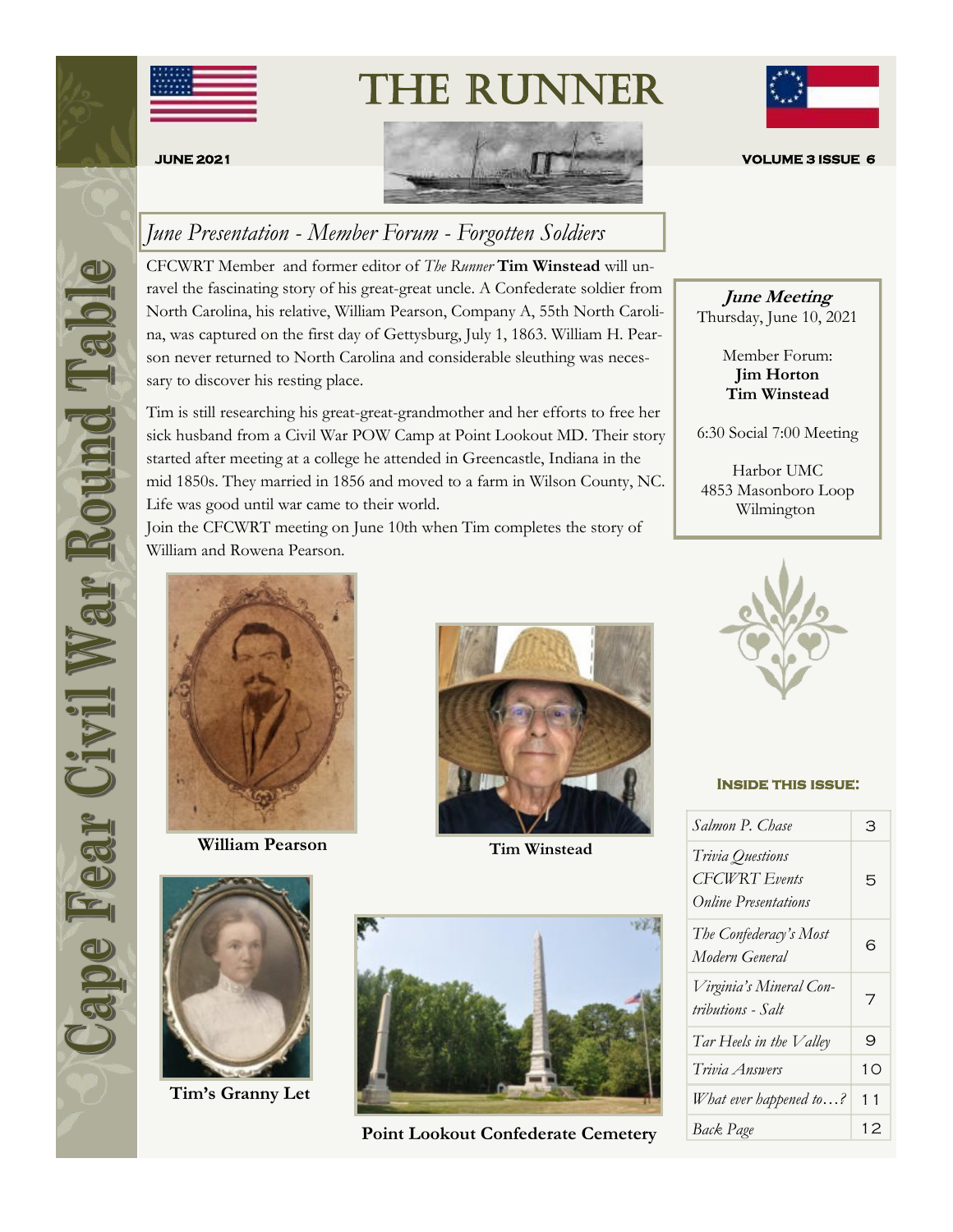

*June Presentation - Member Forum, cont.*

Lower Cape Fear artist and CFCWRT member **Jim Horton**, originally from Western Pennsylvania will discuss his search, discovery and the story of Elijah Hawke, his greatgreat-grandfather, who served in the 2nd Pennsylvania Heavy Artillery Regiment.



**Jim Horton**



**Elijah Hawke's Grave by Jim Horton**



**2nd Pennsylvania Heavy Artillery by Jim Horton**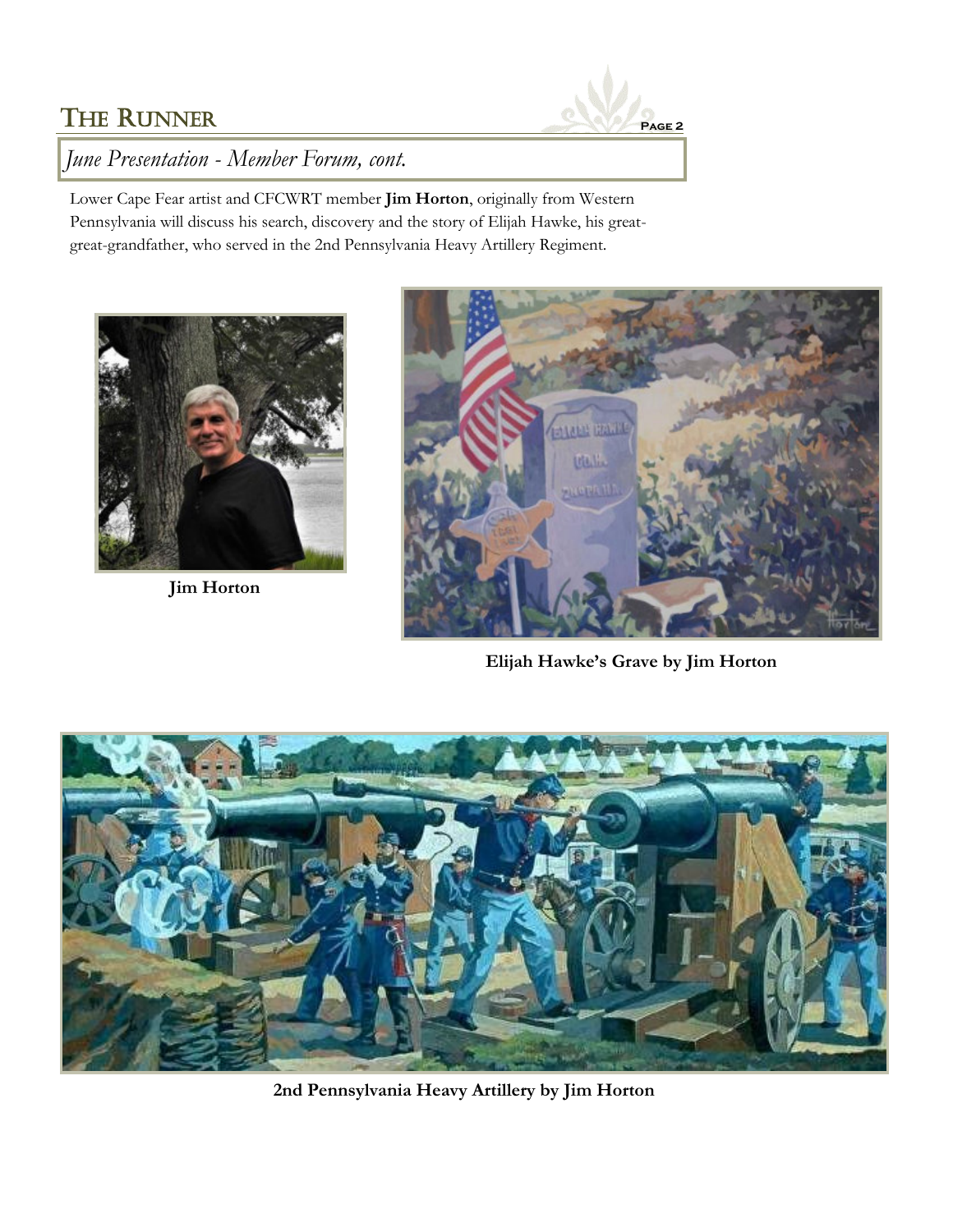

*May Presentation - Salmon P. Chase by Walter Stahr*



**Walter Stahr**

Biographer sheds light on the relationship between Lincoln and Salmon P. Chase, one of the President's "Team of Rivals"

Approximately two dozen members and friends of the Cape Fear Civil War Round Table tuned in via Zoom on Thursday evening, May 13, to hear award-winning biographer Walter Stahr talk about his upcoming biography of Salmon P. Chase and the relationship between Lincoln and his ambitious Secretary of the Treasury.

Coming to us from California, Walter talked a little bit about the similarities between Lincoln and Chase—both lawyers, both Midwesterners, both defended fugitive slaves and were in favor of rights for black Americans. But there were also major differences: Chase was a welleducated member of a distinguished family with New England roots and Lincoln, of course, was self-educated and a son of the frontier.

Mr. Stahr's biographies rely greatly on period writings rather than secondary sources such as memoirs written, in many cases, decades after the events. As a former governor and senator of Ohio and a longtime leader of the abolitionist movement, Chase was seen as a favorite for the Republican nomination in 1860, as was New Yorker W.H. Seward. It was realized, however, that in order for the Republican nominee to win the general election, he would have to carry almost all of the northern states. Both Chase and Seward were seen as "too radical" on slavery to sweep the northern vote and the nomination went to Lincoln.



*Abraham Lincoln and Salmon Chase Conferring About the National Bank Act of 1863 Courtesy of Library of Congress, Prints & Photographs Division Reference Number: LC-US26-33*

Rather than sulk, however, both Seward and Chase campaigned energetically for Lincoln and both became extremely successful cabinet members, contributing greatly to the success of the Union. As Secretary of the Treasury, Chase led and administered bond drives and the establishment of a national bank that controlled the flow of funds necessary to pursue the massive war effort. Before the Civil War and Chase's term in office, there was no single currency in the country. States and banks issued their own currency, and the chaos of such a system could not support a successful war effort. Confederate efforts to finance the war effort varied by state and were largely ineffective, leading to runaway inflation.

Chase also became involved directly in some military affairs, including the celebrated expedition to Hampton Roads, Virginia, in May 1862 as McClellan finally began moving the Army of the Potomac up the Peninsula and after the momentous draw between the ironclad monsters, the *USS Monitor* and the *CSS Virginia* (aka *Merrimack*).

Lincoln led a group including Chase and Secretary of War Stanton to the war zone and, when McClellan was found to be "too busy" to speak to the Commander in Chief, the political leaders took matters into their own hands,

quickly inducing Major General John E. Wool (like Lt. Gen. Winfield Scott, a veteran of the War of 1812) and Rear Admiral Louis Goldsborough to move on Norfolk, home port of the *Virginia*.

Chase and Lincoln quickly found landing places near Norfolk, on the southern shore of Hampton Roads, and ordered Wool to move several thousand Union soldiers across the waterway to gain control of the navy yard and the city of Norfolk. Union Brigadier General Egbert Viele, who accompanied the presidential party,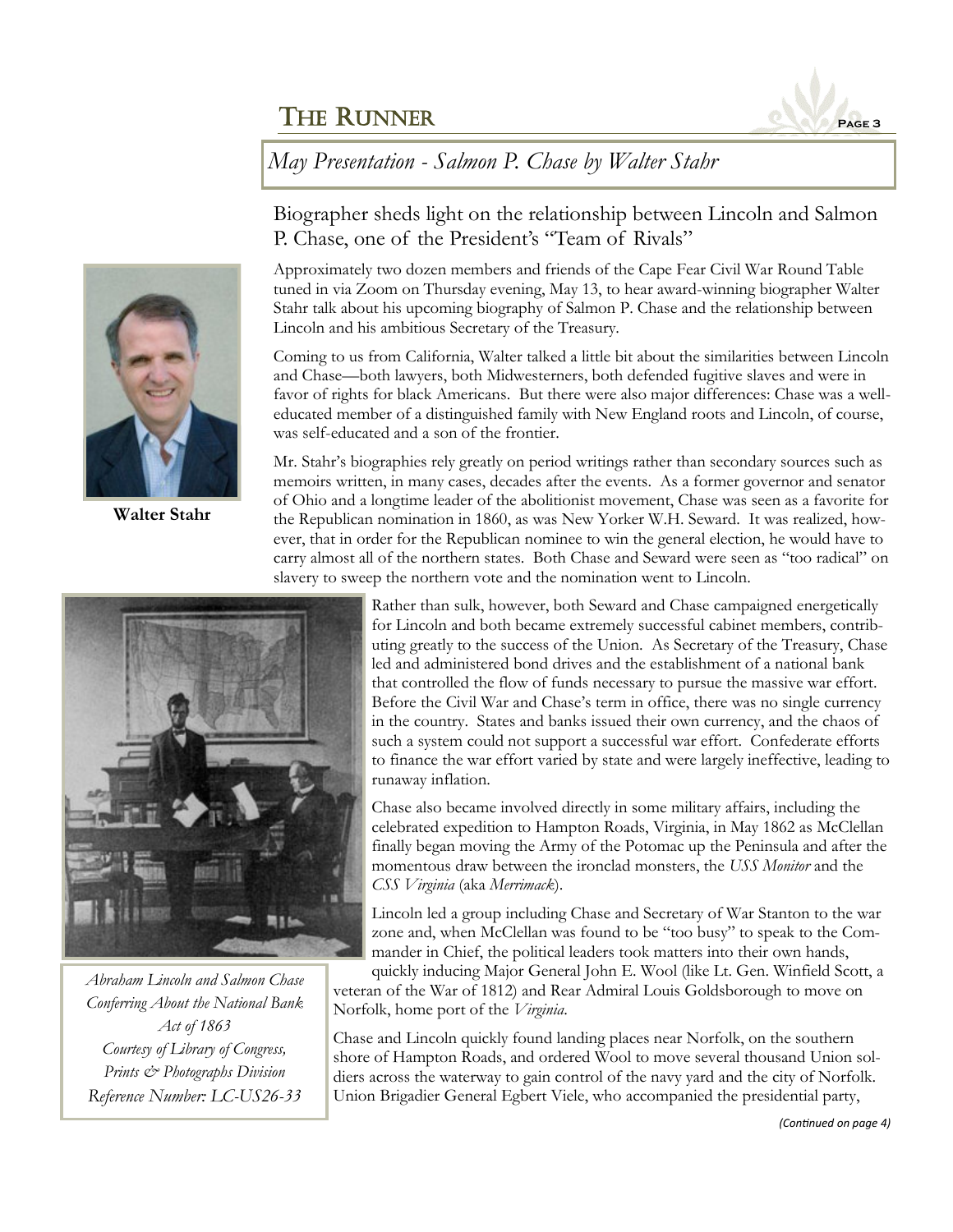

### *May Presentation - Salmon P. Chase by Walter Stahr, cont.*

found the various regiments of the landing party in some disarray and Chase took control. The Treasury Secretary negotiated the surrender of the city in a meeting with the mayor and city council but not before retreating confederates burned much of the city and destroyed the navy yard much more thoroughly than the Union had done the job the year before when Confederates took over.

Rhetorically posing the question of whether Chase and Lincoln were political rivals, Walter said the answer was that the usual view of their rivalry was "only partly true." In the "Cabinet Crisis" of December 1862, after the disastrous Union defeat at Fredericksburg, the Republican senatorial delegation worked to effect a reorganization of the cabinet, focusing their aim on Secretary of State Seward, who was portrayed as insufficiently abolitionist and somehow holding a mysterious influence over the president. Chase had given many senators to believe that there was a lack of unity within the cabinet and that Seward was at fault. Seward submitted his resignation to Lincoln on the grounds of removing himself as a distraction and an obstacle to the war effort. Lincoln refused to accept it. A subsequent meeting at the White House brought together the leading senators and members of the cabinet except for Seward. Lincoln directed the meeting to a point at which Chase was put on the spot and failed to back up his previous suggestion that Seward was a negative influence. Soon after, Chase told Lincoln that he had written his resignation and Lincoln quickly told Chase to give him the piece of paper. Lincoln asked both cabinet secretaries to withdraw their resignations and go back to their work. Both did.

Nonetheless, many "radical" Republicans favored Chase's approach to abolition and black rights and, as the war dragged on through 1863 and 1864 a "boomlet" developed favoring Chase as the Republican nominee in 1864. Lincoln adroitly maneuvered through the shoals of the political crisis and by summer had been renominated. Once again, however, there arose difficulties in the relationship between the President and the Treasury Secretary and Chase again submitted his resignation. This time, Lincoln accepted it.

Still, however, Chase supported the party and the president and campaigned in the fall. When an opening occurred with the death of the Chief Justice of the Supreme Court, Lincoln nominated Chase and he was quickly confirmed.

Reconstruction of the Union loomed as the war rapidly came to a victorious end for the Lincoln government and Chase was in a powerful position to help achieve quick and effective reunification. Tragically, of course, the assassin John Wilkes Booth once again plunged the nation into chaos.

Chase was a strong supporter of universal suffrage for all men, both black and former Confederates (except for some high-ranking officials) and, Mr. Stahr related an interesting story about Chief Justice Chase accompanying a Treasury Department fact-finding mission to southern ports and how he visited Wilmington in May of 1865, meeting with noted North Carolina anti-secessionist Bartholomew Moore and black leaders including Johnathan Gibbs, a Dartmouth College graduate. Although Chase worked to influence Lincoln's successor, Andrew Johnson, he was unsuccessful. Johnson's reconstruction program effectively disenfranchised blacks.

We thank Walter Stahr for his masterful presentation and his gracious response to the many questions from his interested audience. Much more of the story of the fascinating figure of Salmon P. Chase remains to be told in Mr. Stahr's book, which will soon be available. <https://walterstahr.com>

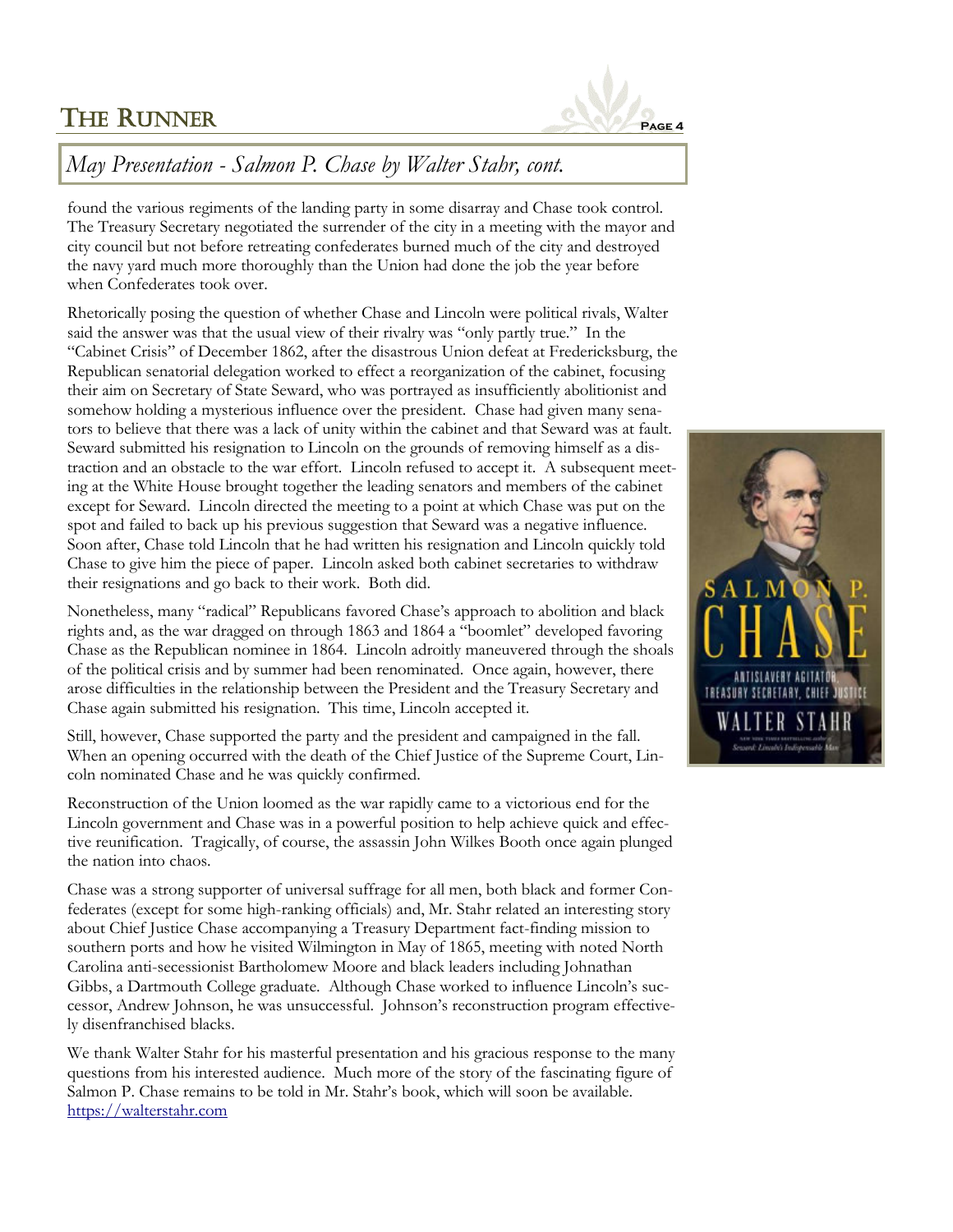

*Did you know…?*

When the Civil War broke out after the shots on Ft Sumter on April 12, 1861 many thought the war would start and be over in a matter of months. However, when the Union and Confederate armies showed up to fight the First Battle of Bull Run (Manassas) on July 21, 1861, they began fighting on retired Virginia militia Major Wilbur McLean's farm.

Concerned for his family's safety, he moved them to a place in Virginia called Appomattox Court House. Little did he know that four years later, General Robert E. Lee would surrender to General Ulysses S. Grant at Appomattox Court House on April 9, 1865, and would choose McLean's parlor to sign the surrender. Unable to escape the war it can be said that the Civil War started in McLean's backyard in 1861 and ended in his parlor in 1865.

## *Trivia Questions*

- 1. What were some of the nicknames used for Major General George H. Thomas?
- 2. John L. Clem (b.1851) received fame as one of the youngest soldiers to serve in the Civil War. He served at Shiloh and later under General Thomas at Chickamauga and Chattanooga. What was his nickname?
- 3. General Thomas appointed the first woman physician who worked as an assistant surgeon on battlefields in Kentucky and Tennessee. She was later awarded the medal of honor for her service. What was her name?

Questions by Dave Mercado from the [General Thomas website.](https://generalthomas.com/trivia-questions/)

Answers of Page 10

*Upcoming CFCWRT Events*

### **July 8th TBA**

### **August 12th Colby Stevens, Bentonville Battlefield Site Manager**

Colby Stevens will focus on an overview of the battle and an update on preservation and interpretation at the battlefield.

*Online Presentations*

### **CWRT Congress - [All sessions start at 7pm Eastern](https://www.cwrtcongress.org/speaker.html)**



**June 2nd - Dana Zaiser** Money Alternatives **June 9th - Leslie Goddard** Civil War Battlefield Nurse **June 16th - Charles D. Ross** The Creative Science & Technology of the Civil War **June 23rd - Mark Dunkelman** Adventures of a Civil War Historian **June 30th - David Keller** Military Prisons of the Civil War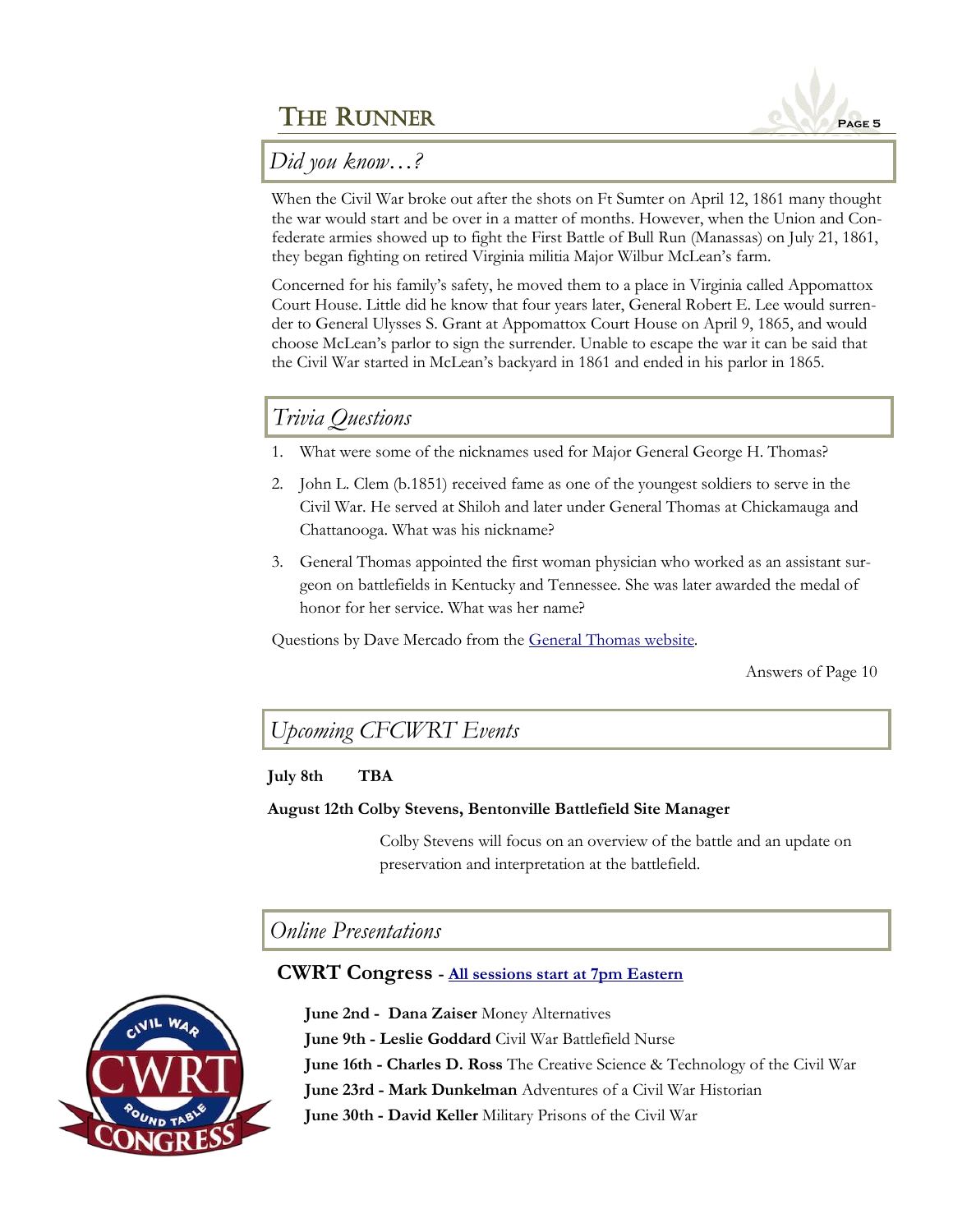

### *The Confederacy's Most Modern General by Harold M. Knudsen*

The Civil War is often called the first "modern war." The Civil War spawned a host of "firsts" and is often looked upon as a precursor to the larger and more deadly 20th century conflicts. Confederate General James Longstreet made some of the most profound modern contributions to the art of war. Retired Lieutenant Colonel Harold M. Knudsen explains what he did and how he did it in *The Confederacy's Most Modern General: James Longstreet and the American Civil War*.

Initially, commanders on both sides extensively utilized Napoleonic tactics that were obsolete because of the advent of the rifled musket and better artillery. Some professional army officers, like Union Generals U. S. Grant and William T. Sherman, worked to improve tactics, operations, and strategies. On the Confederate side, a careful comparison of Longstreet's body of work in the field to modern military doctrine reveals several largescale innovations. He understood early that the tactical defense was generally dominant over the offense, which was something few grasped in 1862. His thinking demonstrated a clear evolution beginning on the field at First Manassas in July 1861. It developed through the bloody fighting of 1862, and culminated in the brilliant defensive victory at Fredericksburg that December. The lethality with which his riflemen mowed down repeated Union assaults hinted at what was to come in World War I. Longstreet's ability to launch and control powerful offensives was on display at Second Manassas in August 1862, and his offensive plan at Chickamauga in Georgia the following September was similar, if not the forerunner to, World War II tactical-level German armored tactics. Other areas show progressive applications with artillery, staff work, force projection, and operational-level thinking.

LTC Knudsen's thoughtful study ties comparatives from the Napoleonic era through World War II and beyond back to the Civil War, and in doing so, demonstrates that Longstreet evolved his thinking across several battles, and how his innovations appeared in future wars. Longstreet was not the sole agent of all modern change away from the Napoleonic method, but his contributions were very significant, executed on a large scale, and demonstrated that he was a modern thinker unparalleled in the Confederate Army.

Unfortunately, many Civil War students have a one-sided view of Longstreet. His legacy fell victim to bitter postwar Southern politics when "Old Pete" supported Reconstruction bills, accepted postings with the Grant Administration, and dared to criticize General Robert E. Lee. His military record was attacked by Lost Cause proponents who viewed his politics and actions as scandalous. More modern writers have taken up the cudgel with their pens, skewing the general's legacy.

*The Confederacy's Most Modern General* draws heavily on 20th Century Army doctrine, field training, staff planning, command, and combat experience, and is the first serious treatment of Longstreet's generalship vis a vis modern warfare. Not everyone will agree with LTC's Knudsen's conclusions, but it will now be impossible to write about the general without referencing this important study.



**Gen James Longstreet**

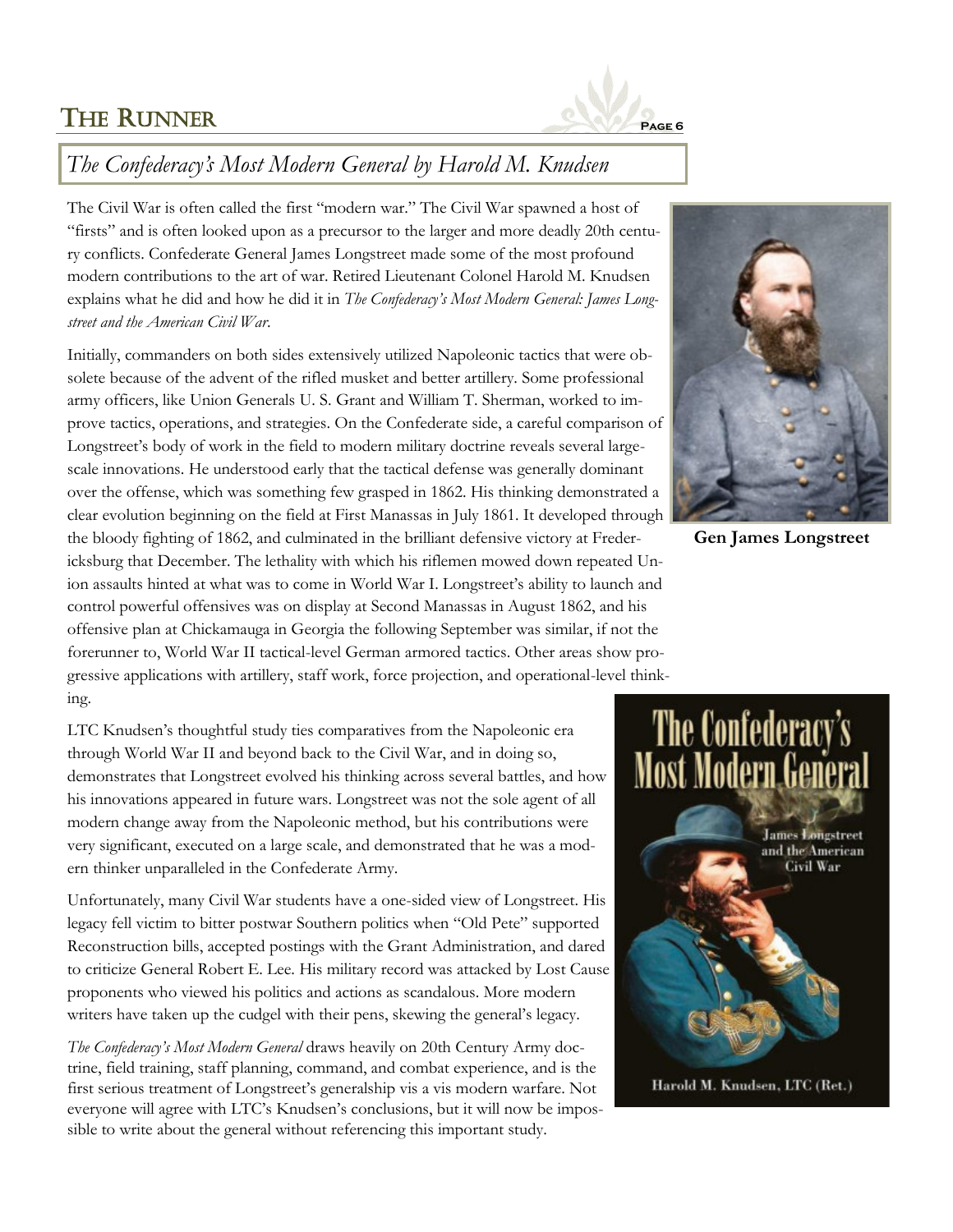

### **Arming the Confederacy: Virginia's Mineral Contributions to the Confederate War Effort by Robert C. Whisonant**



The American Civil War is often seen as the first truly industrialized total war, one that consumed enormous amounts of human and material resources. But the two opponents were not evenly matched; the North had a preponderant share of raw materials, manufacturing ability, and population. On the eve of battle in April 1861, most of the mines, forges, and foundries in America were located in Union states. Some 90 per cent of the manufacturing capacity resided there— their factories made 97 percent of the firearms, 94 per cent of the cloth, 93 percent of the pig iron, and over 90 per cent of the boots and shoes. The disparity in the capability to make items necessary to the conduct of hostilities rested primarily on the North's possession of more mineral riches, most particularly iron and coal, the foundation of heavy industry.

Within the Confederacy, Virginia had long been the foremost mineral producer. The greatest concentration of this natural wealth lay in the mountainous southwestern quarter of the state where large deposits of saltpeter, lead, salt, iron, and coal had been exploited for over a century. In addition, mines in the region yielded some copper, zinc, gold, and silver from time to time. To be sure, other parts of the South had mineral resources, notably Alabama with important iron and coal operations; none, however, rivaled the richness and variety of the troves in Southwest Virginia. This did not go unnoticed by Federal strategists intent on bringing down the Confederate war machine.

### **Part III ~ Salt**

Of all Virginia's mineral contributions, perhaps none held more importance to both the general population and the military forces of the Confederacy than salt. Early in the conflict, Union Major General William Tecumseh Sherman branded salt as a fundamental strategic resource: "Salt is eminently contraband, because of its use in curing meats, without which armies cannot be subsisted." Besides preserving meat and other perishables, salt is essential in the human diet and in the Civil War, every soldier's ration included it. Livestock required salt as well; a lack of it apparently fostered an outbreak of hoof and mouth disease among the cavalry horses of Lee's army in 1862. Treating animal hides to make leather involved salt. Armies of that day used tremendous amounts of leather for soldiers' shoes and accessories, and for horses' bridles and saddles. Salt had a host of other applications in manufacturing pharmaceuticals and other chemical compounds.

In Civil War times, salt production typically involved one of three methods: evaporation from saline springs or wells (the most common), boiling down sea water or water from salt lakes, and mining ancient layers of rock salt. At the outbreak of fighting, the Southern states had five noteworthy salt operations, these being on the Kanawha River near Charleston, Virginia (after June 1863, West Virginia); along Goose Creek in southeastern Kentucky; in Clarke County in southwestern Alabama; at Avery Island in southern Louisiana; and, most prolific of all, in southwestern Virginia at Saltville. The South lost the Goose Creek works almost immediately after the war commenced, as well as those on the Kanawha. The fall of Vicksburg on July 4, 1863, denied all of the extensive Louisiana sources to the eastern Confederacy. Thus, by mid-summer 1863, even though the Alabama brines still produced salt in the Gulf Coast area, Saltville was by far the major supplier to the states east of the Mississippi.



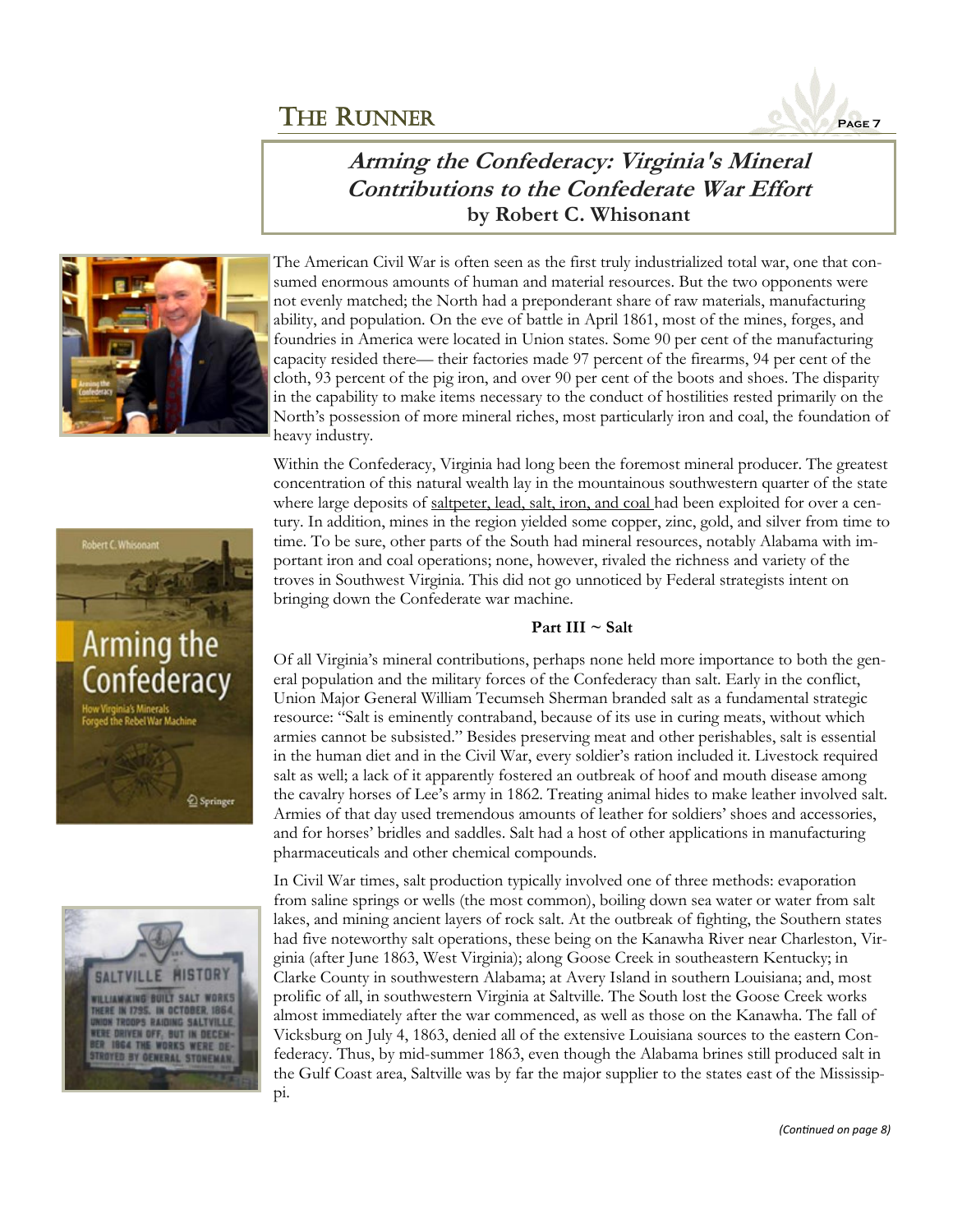

## **Arming the Confederacy: Virginia's Mineral Contributions to the Confederate War Effort by Robert C. Whisonant (cont.)**

Native Americans took salt from the Saltville Valley's abundant briny springs and ponds for thousands of years before white settlers began commercial endeavors in the late 1700s. In subsequent decades, entrepreneurs dug numerous wells to bring more brines to the surface where they were heated in iron kettles atop brick furnaces to precipitate the salt. By 1860, Saltville had grown to be one of the three largest salt-making centers in the United States. (The Kanawha works in northwestern Virginia and the massive installations at the Onondaga springs near Syracuse, New York, were the other two.)

In late summer of 1861, Stuart, Buchanan, and Company, the prime Saltville enterprise, negotiated a contract with the national government to provide salt "to and for the uses of the Confederate State armies." Within the next year, Georgia, North Carolina, Tennessee, Alabama, Mississippi, South Carolina, Florida, and Virginia all worked out separate agreements with local businesses to procure the mineral or erected their own operations. At the peak of wartime production, the physical plant at Saltville included as many as 300 buildings containing 38 furnaces and 2,600 kettles. Salt output reached a maximum of four million bushels (200 million pounds) in 1864.

Union sorties into the region to demolish the salt works began early, yet none reached Saltville before the fall of 1864. That changed on October 2, when a Federal unit from Kentucky that included a regiment of black soldiers, the 5th United States Colored Cavalry (5th USCC), stormed the defenses at Saltville only to be turned back. The Northerners

*Next month's issue will share Part IV ~ Iron.* 

withdrew in haste, leaving many of their wounded on the battlefield. The next day, Confederates sought out and shot the helpless stillliving men of the 5th USCC left behind in what became known as the Saltville Massacre; a few whites were executed as well. The number of blacks murdered is in dispute, but something between 50 and 150 is commonly cited. Another Union command



*(Continued on page 9)*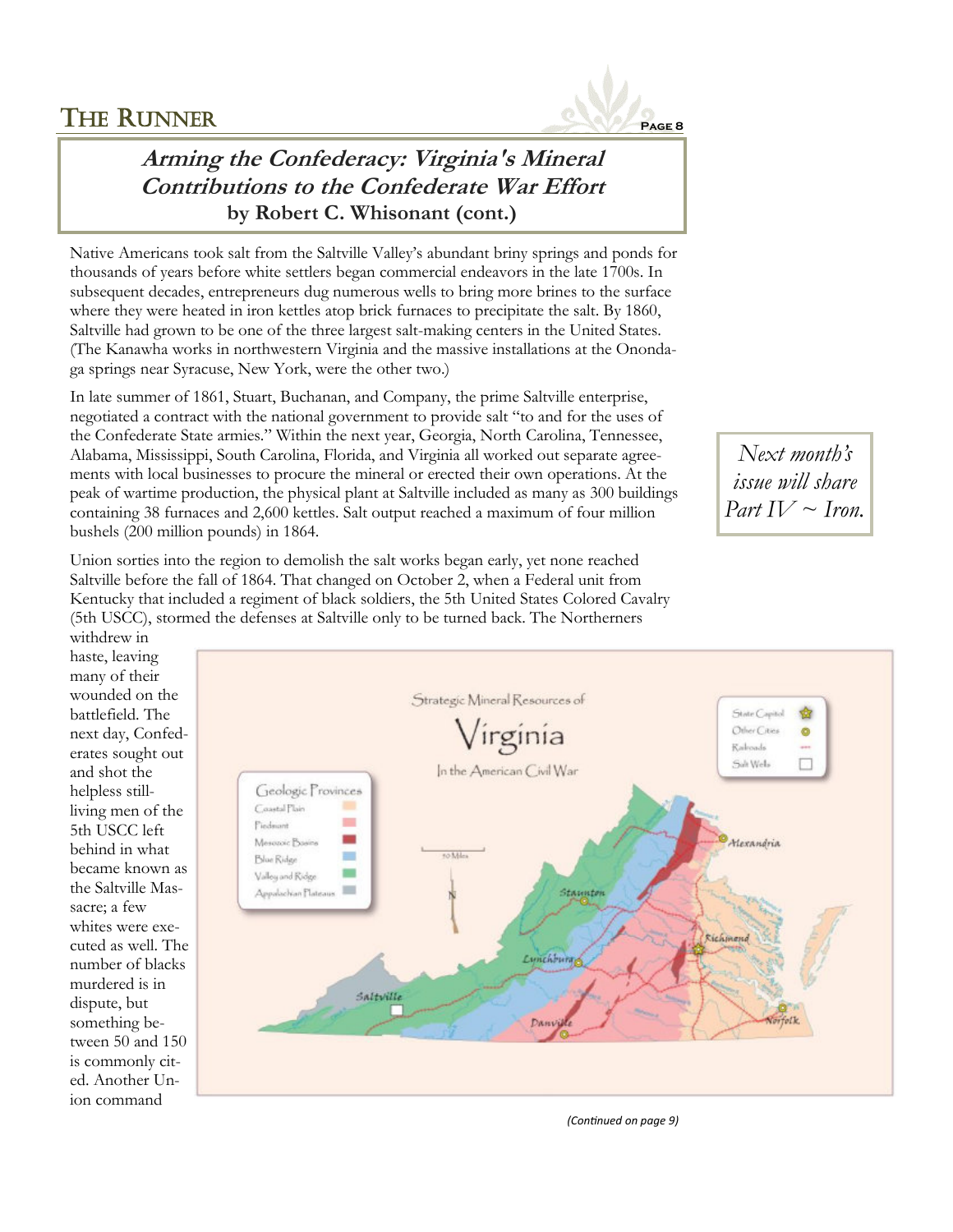

### **Arming the Confederacy: Virginia's Mineral Contributions to the Confederate War Effort by Robert C. Whisonant (cont.)**

returned on December 20, broke through the defenders, and devastated much, though not all, of the salt works. A few weeks later, Saltville was up and running again, this time making salt until peace returned.

Although salt shortages happened from time to time during the struggle, thanks to Saltville more than any other source, the scarcity was never severe enough to cause serious problems for the military. Confederate Commissary General Lucius Bellinger Northrop noted in January 1865 that "…the supply of salt has always been sufficient and the Virginia works were able to meet demand for the army." At the war's conclusion, Saltville had provided approximately two-thirds of the Confederate salt.

*NC Soldiers in the Shenandoah Valley*

# **"Tar Heels in the Valley"**

[North Carolina Soldiers in the Shenandoah Valley](https://www.shenandoahatwar.org/tar-heels-in-the-valley-a-civil-war-conference/)

### **A Civil War Conference Saturday, October 23, 2021 North Carolina Museum of History Raleigh, North Carolina**

Far from home, North Carolinians played a pivotal role in many of the actions in Virginia's Shenandoah Valley during the Civil War, from Stonewall Jackson's early campaigns to the epic fights of the 1864 Shenandoah Campaign. On **Saturday, October 23, 2021**, the Shenandoah Valley Battlefields Foundation will present a Civil War conference, "Tar Heels in the Valley": North Carolina Soldiers in the Shenandoah Valley, that will look back on the experiences of those North Carolina soldiers.

Held at the North Carolina Museum of History in Raleigh, North Carolina, the conference will focus on famous personalities such as Gen. Stephen D. Ramseur, the experiences and hardships of everyday foot soldiers, and battles such as Harper's Ferry, Second Winchester, and Cedar Creek. Speakers will include Keith Bohannon, Michael Hardy, Scott Mingus, and Brian Steel Wills.

**Cost:** \$30; Pre-registration is required.

For more information call, 540-740-4545. To register, call 540-740-4545 or click on the title link above.

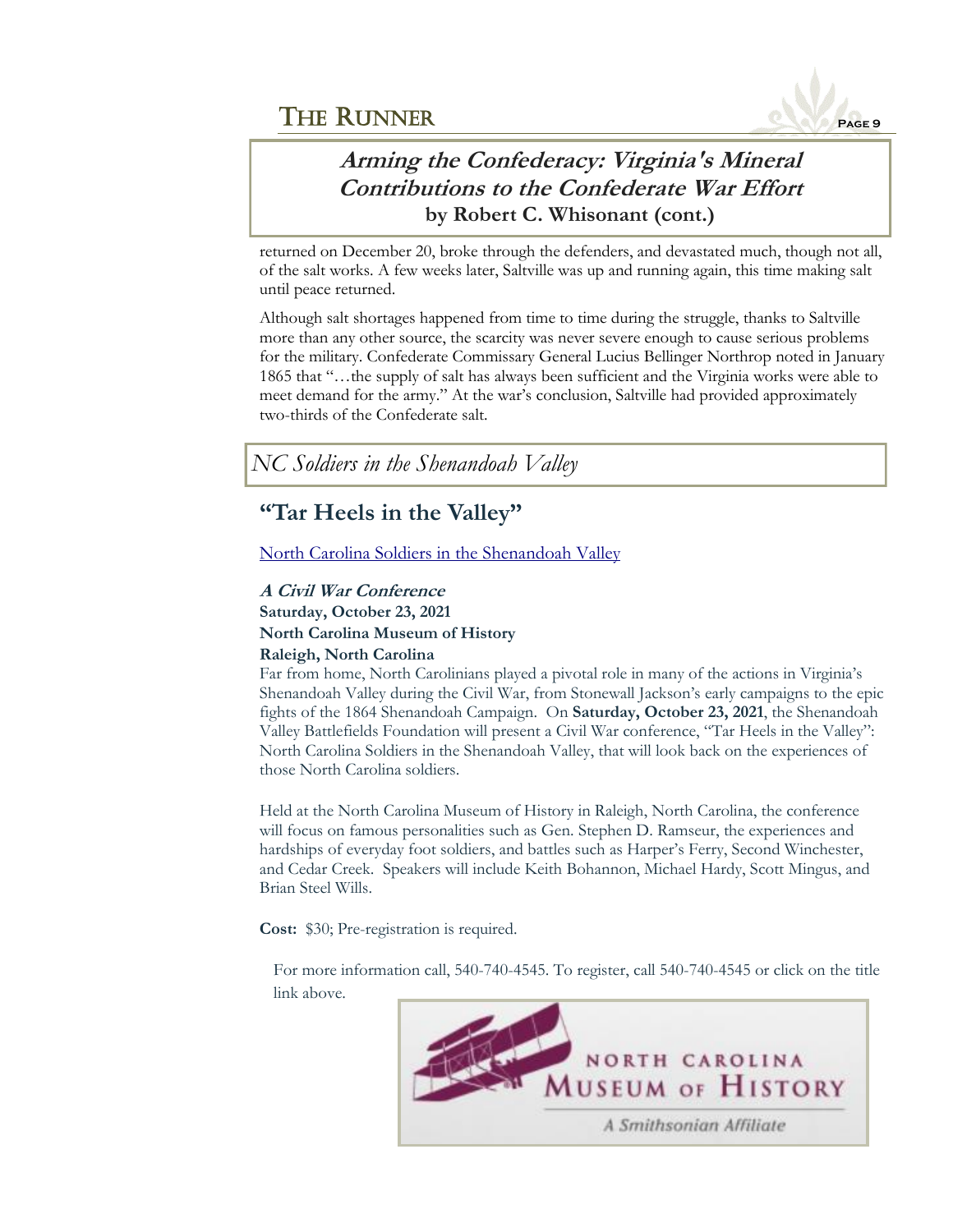### *Trivia Answers*

### **1. Pap or Uncle George**

Fondly given by his men. His men trusted him not to needlessly risk their lives in nohope attacks (unlike many other union generals who were pressured into doing some tragic things). His men knew he would have the odds in their favor with superior planning, tactics, and resources in place, and having done so, he would expect each of them to do their utmost to defeat the enemy and help end the war. This resulted in some spectacular actions such as the spontaneous charge up Missionary Ridge. Only a Thomas inspired army could pull off such a feat of arms. Thomas resisted Grant's urging for an early attack until he knew that Hooker's men were close to flanking Bragg's position from Lookout Mountain. With one eye on Hooker and seeing the daring frontal attack pressed home with vigor, the Confederate line dissolved. A similar attack was not successfully accomplished by any other army - North or South. At Nashville he was quite willing to be fired rather than send his men out to attack during an ice storm which would have needlessly raised the number of casualties and might lead to an inconclusive battle. He hated inconclusive battles because he knew that it only meant that another battle would need to be fought with additional loss of life.

#### **The Rock of Chickamauga**

The first usage of this term may have come from General James A. Garfield (future president). Garfield, after he had joined Thomas on Horseshoe Ridge, dispatched a message informing Rosecrans in Chattanooga that Thomas was fighting off the Confederates and was "standing like a rock". Reprinted in newspapers all over the country, the message made a national hero of Thomas, who would be known for the rest of his life as the "Rock of Chickamauga."

Also, Secretary of War Stanton later wrote: "You stood like a rock and that stand gives you fame which will grow brighter as the ages go by."

### **2. Johnny Shiloh or The Drummer Boy of Chickamauga**

Johnny was a tag-along drummer boy and after proving his worth, he was enrolled as a volunteer soldier in the 22nd Michigan. He served as a courier and was wounded twice. He served ably at the Battle of Chickamauga where the 22nd Michigan fought well in the rear guard action. He was captured with his regiment but was able to escape. He later claimed he killed a Confederate officer during that action which was probably not true.

In 1871 President Grant approved his application for a commission. By 1903 he was a colonel and assistant quartermaster general. He retired as a major general in 1916 and died in 1937.

### 3. **Mary Edwards Walker**

We shared an article about her in the March 2019 issue of The Runner. You can find the past issues on the [Cape Fear Civil War Round table website.](https://cfcwrt.org/Newsletters%202018-2019.html) 

"Under the shadow of a spreading oak, near Snodgrass house, is a grizzled soldier, calm, silent, immovable, who resolves to hold the field until night comes ... hemmed in by appalling ruin yet supreme above disaster ... The Rock of Chickamauga."

J. S. Ostrander

*Two September Days* 

"There is nothing finer in history than Thomas at Chickamauga."

Henry M. Cist,

*The Army of the Cumberland*

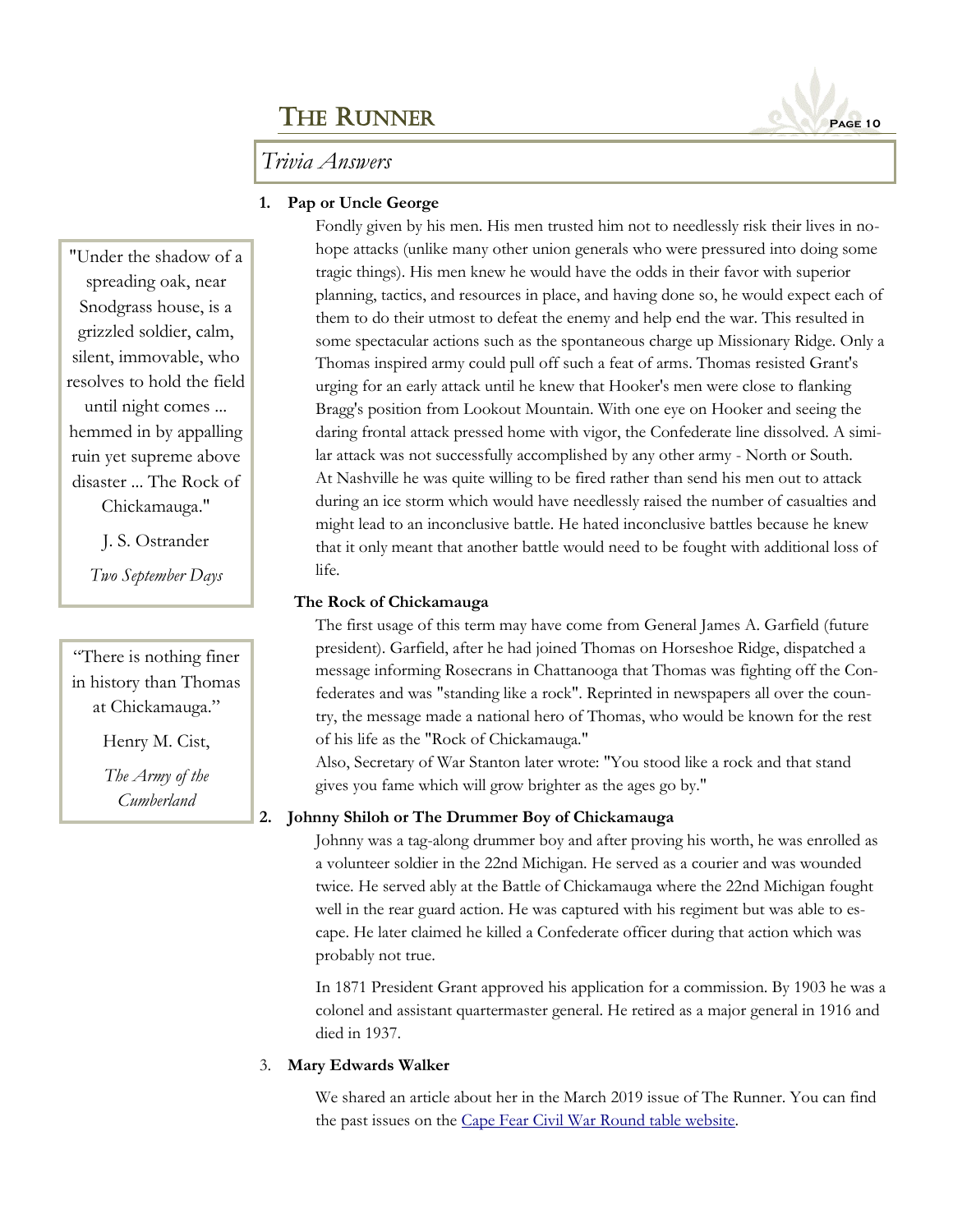

## *After the end of the Civil War whatever happened to…?*

### **Union Major General George H. Thomas**

President Andrew Johnson asks the Senate to confirm Thomas to the rank of brevet Lt. General. President Johnson wants to replace U.S. Grant as Commander-in-Chief of the Army because Grant is openly running for president.

Johnson was the War Governor of Tennessee and knew Thomas well and held him in high regard. He was prepared to promote Thomas over Generals Grant, Sherman, Meade and Sheridan. Thomas, ever the honorable gentleman and soldier, quickly asks the President to recall the nomination as he knows it is inspired primarily by politics.

With the end of the Civil War, Thomas continued in military service, commanding the Department of the Cumberland through 1869 and leading the fight against the campaign of terror and intimidation of the newly formed Ku Klux Klan. In 1869, Thomas was transferred to San Francisco to command the Division of the Pacific.

General Thomas dies of a stroke in San Francisco on March 28, 1870, on duty at his headquarters of the Military Division of the Pacific. A very private person, he had no intention of leaving memoirs, but was content that in the fullness of time, history would do him justice. He was buried in his wife's hometown of Troy, New York with full military honors.

Geo. H. Thomas



From Benjamin F. Scribner, *How Soldiers Were Made*:

The General frequently rallied me upon my large and increasing family, and said, "I think you might name one of your children for me." So when my next son was born I wrote to him announcing that "George Henry Thomas Scribner has this day reported in person for duty." The General was at Washington, and by return of mail I received a document bearing all the official marks of special orders, with the following extract: "George Henry Thomas Scribner having reported in person for duty, is hereby assigned to the care of his mother until further orders."

#### **[Https://generalthomas.com](https://generalthomas.com)**

This web site is dedicated to the life of Major General George H. Thomas. He commanded the Army of the Cumberland after the Battle of Chickamauga, and he was one of the few great generals of the American Civil War. However today, for a number of reasons, General Thomas is relatively unknown to the general public. This website will address these issues.

Thomas was a Southerner and a career soldier who, at great personal loss, stood by the Union. George Henry Thomas was a man of honor and courage in a time of great turmoil. His story deserves to be known by future generations of Americans.